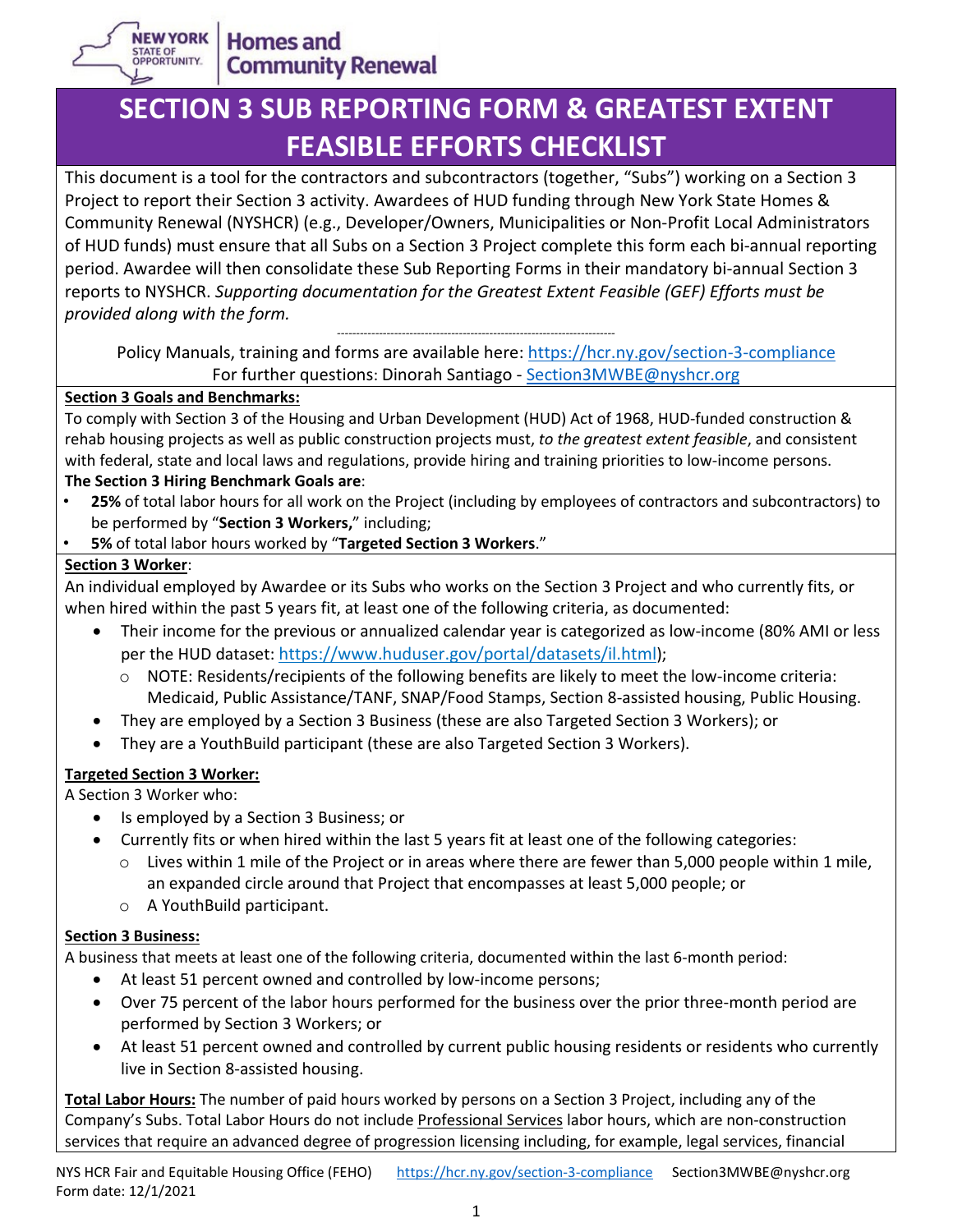

### **Homes and Community Renewal**

consulting, accounting services, environmental assessments, architectural and engineering services. *However, Professional Services labor hours can count toward the number of labor hours performed by Section 3/Targeted Section 3 Workers, thereby increasing the percentage of Section/Targeted Section 3 Workers accomplished by the Project*.

An NYSHCR-provided Hiring Form and Section 3 Business Certification Form should be used by Awardee and its Subs for all Section 3 hiring and contracting completed on this Project to assist in determining which individuals are Section 3 Workers and businesses are Section 3 Businesses. Forms are available here:

<https://hcr.ny.gov/section-3-compliance#forms---documents>

**Section 1: PROJECT AND COMPANY INFORMATION**

#### **DATE THIS FORM WAS COMPLETED:** Click here to enter text

#### **1. REPORTING PERIOD: (Check which period this report covers, as communicated to you by your contracting entity):**

- $\Box$  Through June 30<sup>th</sup> of the current year (Mid-year reporting)
- $\Box$  Through December 31 of the prior year (Year-end reporting)
- □ End of Project

#### ☐ Other. Explain**.** Click here to enter text

NOTE: All reports are cumulative from the commencement of when the Company entered into a contract to begin work on the project or if not available, when the Company began work on the Project.

**2. Date this Company Commenced Work on the Project:** Click here to enter text.

**3. Project Name:** Click here to enter text **Project Address:** Click here to enter text.

#### **4. Company Filling Out this Form:** Click here to enter text.

Name of Contact & Title of Person: Click here to enter text. Address: Click here to enter text. Phone Number: Click here to enter text.

Email Address: Click here to enter text.

#### **5. This Company is the (check all that apply) of the Project:**

| <b>Developer</b>     | $\Box$ Professional Services Provider (e.g. civil engineer, |
|----------------------|-------------------------------------------------------------|
| Owner                | architect, financial consultant, accountant, lawyer,        |
| General Contractor   | environmental assessment or other services that             |
| <b>Subcontractor</b> | require advanced degree or professional license.            |
|                      | (See Note in definition, above, about Professional          |
|                      | <b>Services Labor Hours)</b>                                |

**6. Type of Work Performed on the Project:** Click here to enter text.

#### **7. Section 3 Coordinator for Company:**

Name of Contact & Title: Click here to enter text. Company: Click here to enter text. Address: Click here to enter text. Phone Number: Click here to enter text. Email Address: Click here to enter text.

**8. Are you a Section 3 Business?** Click here to enter text.

**If YES, provide a Section 3 Business Certification Form, available here:** [https://hcr.ny.gov](https://hcr.ny.gov/S3BusinessSelfCert)[/S3BusinessSelfCert](https://hcr.ny.gov/S3BusinessSelfCert)

**9. Section 3 Businesses**: List the Name, Location, Contact Information, Date of Contract and Type of Work performed

NYS HCR Fair and Equitable Housing Office (FEHO) <https://hcr.ny.gov/section-3-compliance> Section3MWBE@nyshcr.org Form date: 12/1/2021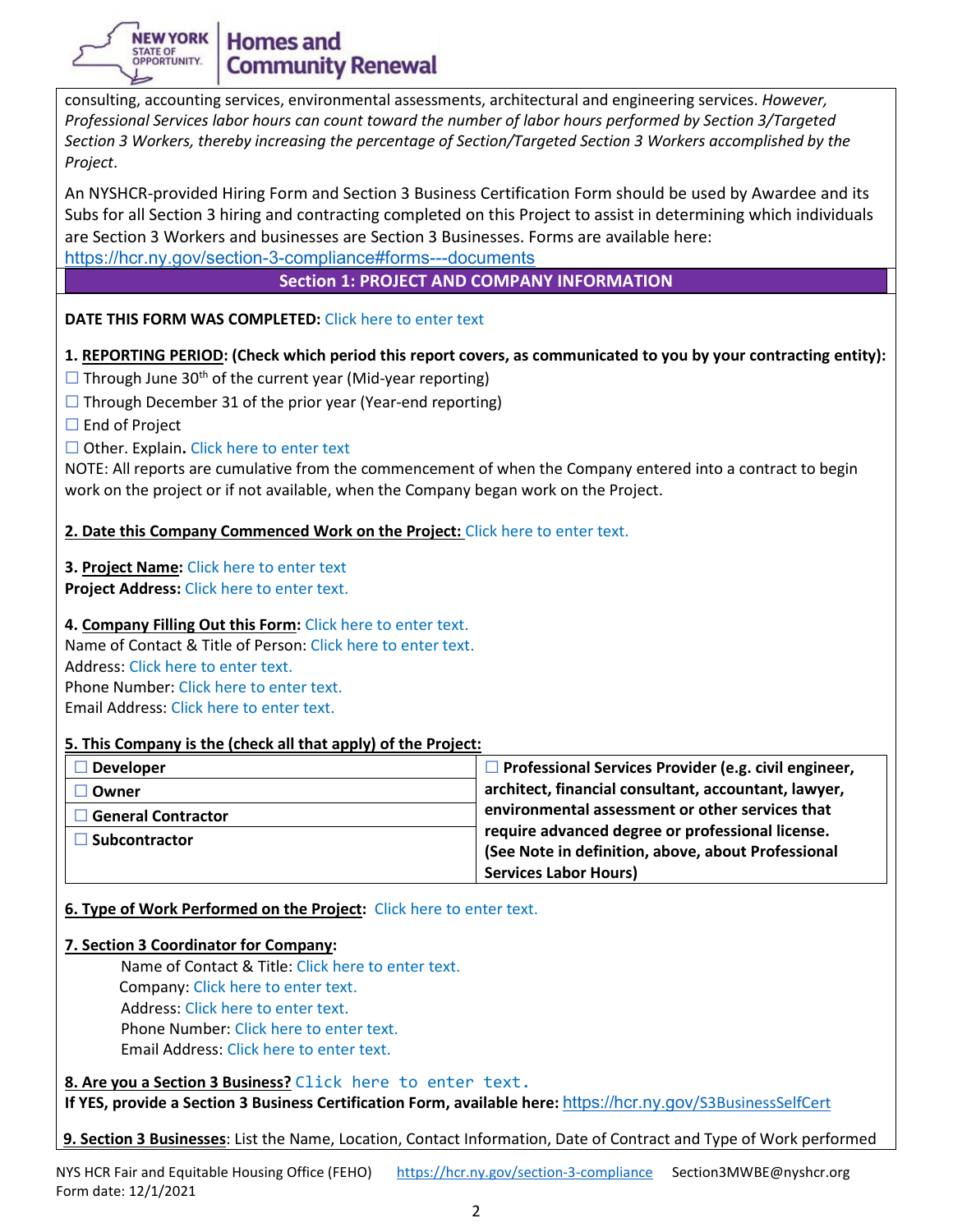**Homes and Community Renewal** 

for any Section 3 Business your Company or any of your Subs contracted with during the Reporting Period. Click here to enter text.

#### **Space for Explanation (if necessary):**

Click here to enter text.

**NEW YORK** 

STATE OF<br>OPPORTUNITY

#### **Section 2: SECTION 3 UTILIZATION REPORTING**

Since the Company's work commenced on the Project and through the Reporting Date communicated to you (either mid-year, year-end or Project Completion), complete the following (SEE DEFINITIONS, ABOVE):

- **A. Total Paid Labor Hours worked by Company's staff on the Project:** Click here to enter text. *(Note: Does not include Professional Services Labor Hours)*
- **B. Total Section 3 Worker Hours: (Goal of 25% of amount in A):** Click here to enter text. *(Note: May include Professional Services Labor Hours that are Section 3 Worker Hours)*
- **C. Total Targeted Section 3 Worker Hours (Goal of 5% of amount in A):** Click here to enter text. (*Note: The 5% in item C is part of the 25% in item B*)

#### **Section 3: MANDATORY MINIMUM REQUIRED SECTION 3 EFFORTS**

The following items are required for all Projects, Awardees and Subs on Section 3 Projects. Completion of these efforts are minimum mandatory efforts and do not, by themselves, meet the "Greatest Extent Feasible Efforts" for the Section 3 standard.

*Confirm (by checking boxes) that each of these are completed and include a narrative in the additional space for anything not completed*. *Include documentation verifying these efforts.*

- $\Box$  A. Company has assigned a Section 3 Coordinator who is be responsible for reporting and documenting the total labor hours, Section 3 labor hours and greatest extent feasible efforts undertaken by Company and its Subs (if any).
- ☐ B. All hiring and contracting includes prioritization for Section 3 Workers and Section 3 Businesses, consistent with other state and federal laws.
- □ C. The Section 3 Contract Clause is used in all contracts for construction work on the Project.
- ☐ D. All Companies' Subs (if any) working on the Project completed Section 3 "Sub-Reporting and Greatest Extent Feasible Checklist" form (which this form now consolidates).
- $\Box$  E. Company and Subs completed and collected verification of Section 3 Worker status using the HCR Hiring Form, available here[: https://hcr.ny.gov/section-3-compliance#forms---documents.](https://hcr.ny.gov/section-3-compliance#forms---documents)
- $\Box$  F. Company and Subs collected Business Certification forms for Section 3 Businesses that it contracted with. Form available here:<https://hcr.ny.gov/S3BusinessSelfCert>
- $\Box$  G. All solicitations/requests for contractors and subcontractors by Company includes this language: "This is a HUD Section 3 Project with contracting priorities for businesses that are hired or owned by low-income persons."
- $\Box$  H. All job descriptions and job postings for work to be done on the Project by Company and its Subs includes this language, "This is a HUD Section 3 Project with hiring priorities for low-income persons."
- $\Box$  I. Contracting opportunities for work to be done on the Project by Company were posted on the New York State Contract Reporter here:<https://www.nyscr.ny.gov/advertise.cfm>
- $\Box$  J. All job descriptions and job postings for work to be done on the Project by Company were posted on the New York State Job Bank here:<https://newyork.usnlx.com/>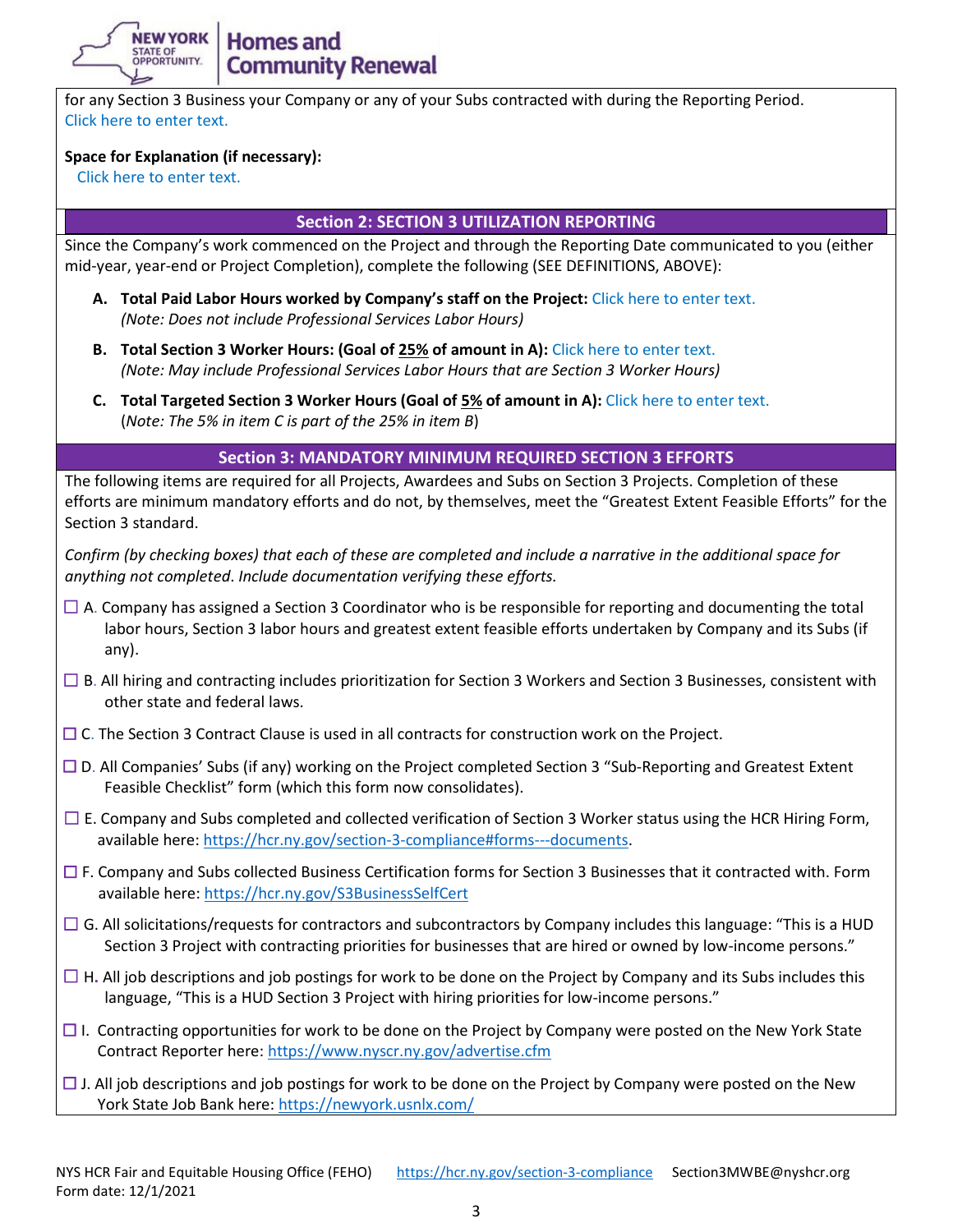**Homes and Community Renewal** 

 $1.$  2.

- $\Box$  K. Company contacted NYS Department of Labor Career Center(s) for the region in which the Project is located to notify them about the Project, the jobs that are made available and a contact person at the Project in charge of hiring. A list of Career Centers can be found here[: https://dol.ny.gov/career-centers.](https://dol.ny.gov/career-centers) Describe, list dates and provide documentation.
- $\Box$  L. Company contacted the closest YouthBuild organization(s) with job availabilities for the Project. YouthBuild programs found here[: https://youthbuild.org/our-programs/#map.](https://youthbuild.org/our-programs/#map) Describe, list dates and provide documentation.
- $1.$  2.

 $\square$  M. Company contacted local Public Housing Authorities and/or Section 8 programs located in project area to post work opportunities on community bulletin boards and newsletters. Local PHAs are listed here: [https://www.hud.gov/program\\_offices/public\\_indian\\_housing/pha/contacts.](https://www.hud.gov/program_offices/public_indian_housing/pha/contacts) Describe, list dates and provide documentation  $1.$  3.

**NEW YORK** 

STATE OF<br>OPPORTUNITY.

- $\Box$  N. Project has a sign visible from the street that identifies the name of the project, provides the contractor and/or Section 3 Coordinators contact information and states: "This is a HUD Section 3 Project with hiring and contracting priorities for low-income persons and business that hire or are owned by them.
- ☐O. Staff at Company that are in charge in hiring and contracting for the Project reviewed the NYSHCR Section 3 Policy Manual, attended a training by HCR or HUD on Section 3 prior to the commencement of construction and attended additional trainings provided by NYSHCR that were advertised to Section 3 Projects. HUD Section 3 training module available here: [https://www.hudexchange.info/trainings/section-3/.](https://www.hudexchange.info/trainings/section-3/) NYSHCR training available here:<https://hcr.ny.gov/section-3-compliance#training>
- $\Box$  P. Company has a policy of retaining records related to Section 3 performance and greatest extent feasible efforts, including the Section 3 Hiring Forms for itself and its Subs, for as long as program regulations (e.g. CDBG regulations) require, or where silent, for 3 years after completion of the Project.

## ROOM FOR ADDITIONAL EXPLANATION (if necessary):

Click here to enter text.

#### **Section 4: HIRING EFFORTS**

In addition to the mandatory minimum requirements in Section 3, Companies must describe the Greatest Extent Feasible Efforts undertaken by the Company to provide economic opportunities to low-income individuals and the companies that hire or are owned by them.

Examples of Greatest Extent Feasible Efforts for hiring practices include, but are not limited to, the following (Check all that apply and include supporting documentation):

- **A**. Engaged in outreach efforts to generate job applicants who are potential Section 3 Workers and Targeted Section 3 Workers. These efforts can include, but are not limited to, the following:
- $\Box$  A.1. Advertised job and training opportunities in local community papers, local media and job boards specifying Section 3 prioritization for low-income individuals. Describe, list dates and provide documentation.

i. In the contract of the contract of the contract of the contract of the contract of the contract of the contract of the contract of the contract of the contract of the contract of the contract of the contract of the cont ii. iv.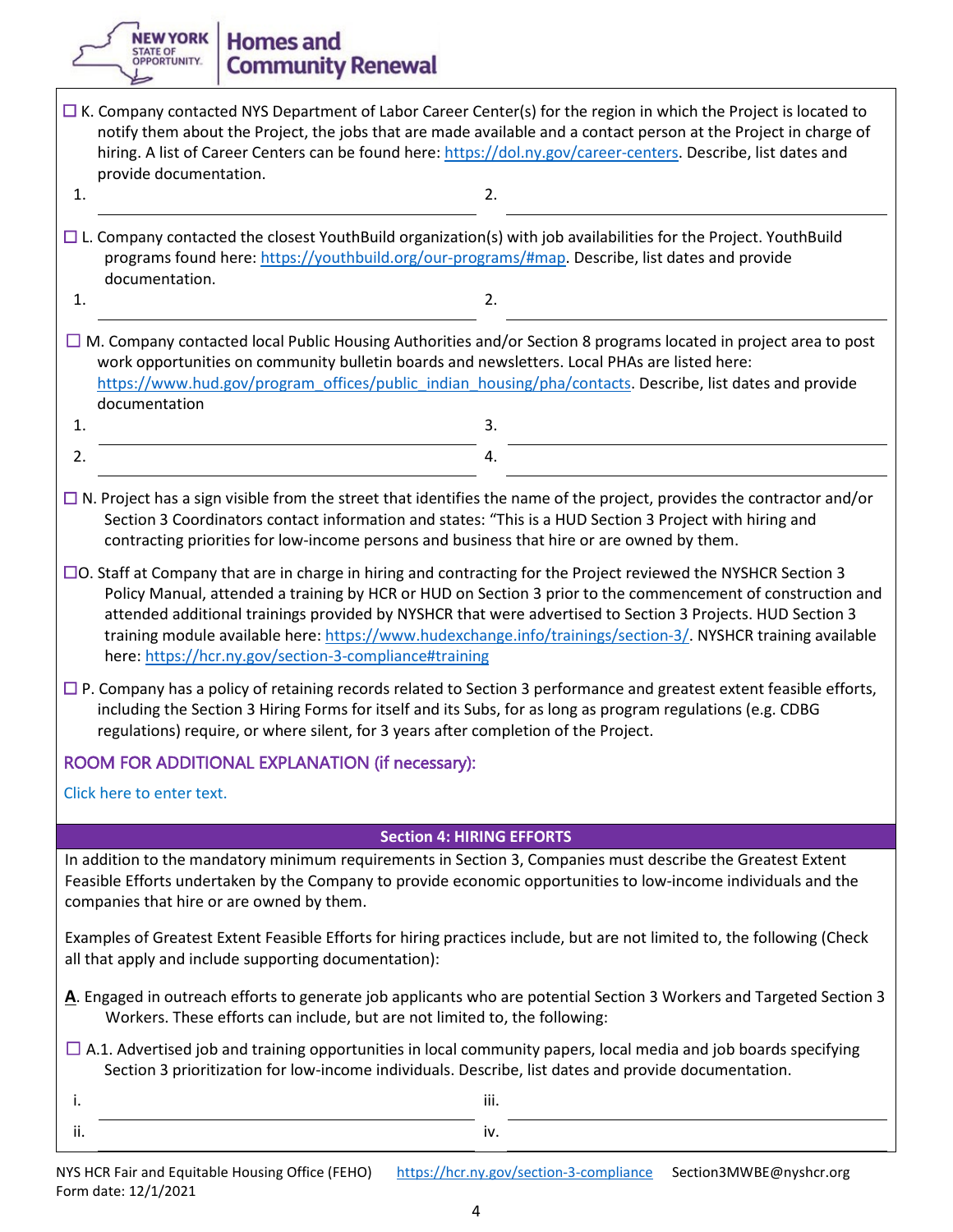**TREW YORK | Homes and<br>
DERIG OF OUTRE OF A COMMUNITY.** Community Renewal

|                        | (screenshots).                                                                                                                                                                                                                                                                                                                                                                                                                                                                                                                          |
|------------------------|-----------------------------------------------------------------------------------------------------------------------------------------------------------------------------------------------------------------------------------------------------------------------------------------------------------------------------------------------------------------------------------------------------------------------------------------------------------------------------------------------------------------------------------------|
| i.                     | iii.                                                                                                                                                                                                                                                                                                                                                                                                                                                                                                                                    |
| ii.                    | iv.                                                                                                                                                                                                                                                                                                                                                                                                                                                                                                                                     |
|                        | $\Box$ A.3. Contact(ed) various local community organizations and public or private agencies that serve low-income<br>individuals regarding job and training opportunities (e.g. faith-based organizations, community centers,<br>workforce development agencies, probations/parole agencies, job placement agencies, organizations that serve<br>adult special needs population, homeless shelters, etc.) and provided them with job postings. Describe, list dates<br>and provide documentation (use additional sheets as necessary). |
| i.                     | iv.                                                                                                                                                                                                                                                                                                                                                                                                                                                                                                                                     |
| ii.                    | ν.                                                                                                                                                                                                                                                                                                                                                                                                                                                                                                                                      |
| iii.                   | vi.                                                                                                                                                                                                                                                                                                                                                                                                                                                                                                                                     |
| i.<br>ii.              | $\Box$ A.4. Enter(ed) into "first source" or other referral arrangements with agencies and organizations that serve and/or<br>train low-income individuals. Describe, list dates and provide documentation<br>iii.<br>iv.                                                                                                                                                                                                                                                                                                               |
|                        |                                                                                                                                                                                                                                                                                                                                                                                                                                                                                                                                         |
|                        | $\Box$ A.5. Distributed flyers on job and training opportunities to residents of affordable/public/subsidized housing<br>developments in or near the project. Describe, list dates and provide documentation                                                                                                                                                                                                                                                                                                                            |
|                        | iii.<br>iv.<br>$\Box$ A.6. Contacted resident councils, management companies or other resident organizations of<br>affordable/public/subsidized housing developments in or near the project to notify them of job and training<br>opportunities and seek their help in distributing. Describe, list dates and provide documentation                                                                                                                                                                                                     |
| i.<br>ii.<br>i.<br>ii. | iii.<br>iv.                                                                                                                                                                                                                                                                                                                                                                                                                                                                                                                             |
|                        | $\Box$ A.7. Advertised job and training opportunities by posting in lobbies, doorways and common areas in<br>affordable/public/ subsidized housing developments in or near the project. Describe, list dates and provide<br>documentation.                                                                                                                                                                                                                                                                                              |
|                        | iii.                                                                                                                                                                                                                                                                                                                                                                                                                                                                                                                                    |
|                        | iv.                                                                                                                                                                                                                                                                                                                                                                                                                                                                                                                                     |
| i.                     | $\Box$ A.8. Received applications and/or conducted interviews in affordable/public/subsidized housing developments in<br>or near the project. Describe, list dates and provide documentation.<br>iii.                                                                                                                                                                                                                                                                                                                                   |
| i.<br>ii.<br>ii.       | iv.                                                                                                                                                                                                                                                                                                                                                                                                                                                                                                                                     |
|                        | $\Box$ A.9. Reached out to local elected officials and community boards with available job and training opportunities to<br>seek their help in distributing job postings. Describe, list dates and provide documentation.                                                                                                                                                                                                                                                                                                               |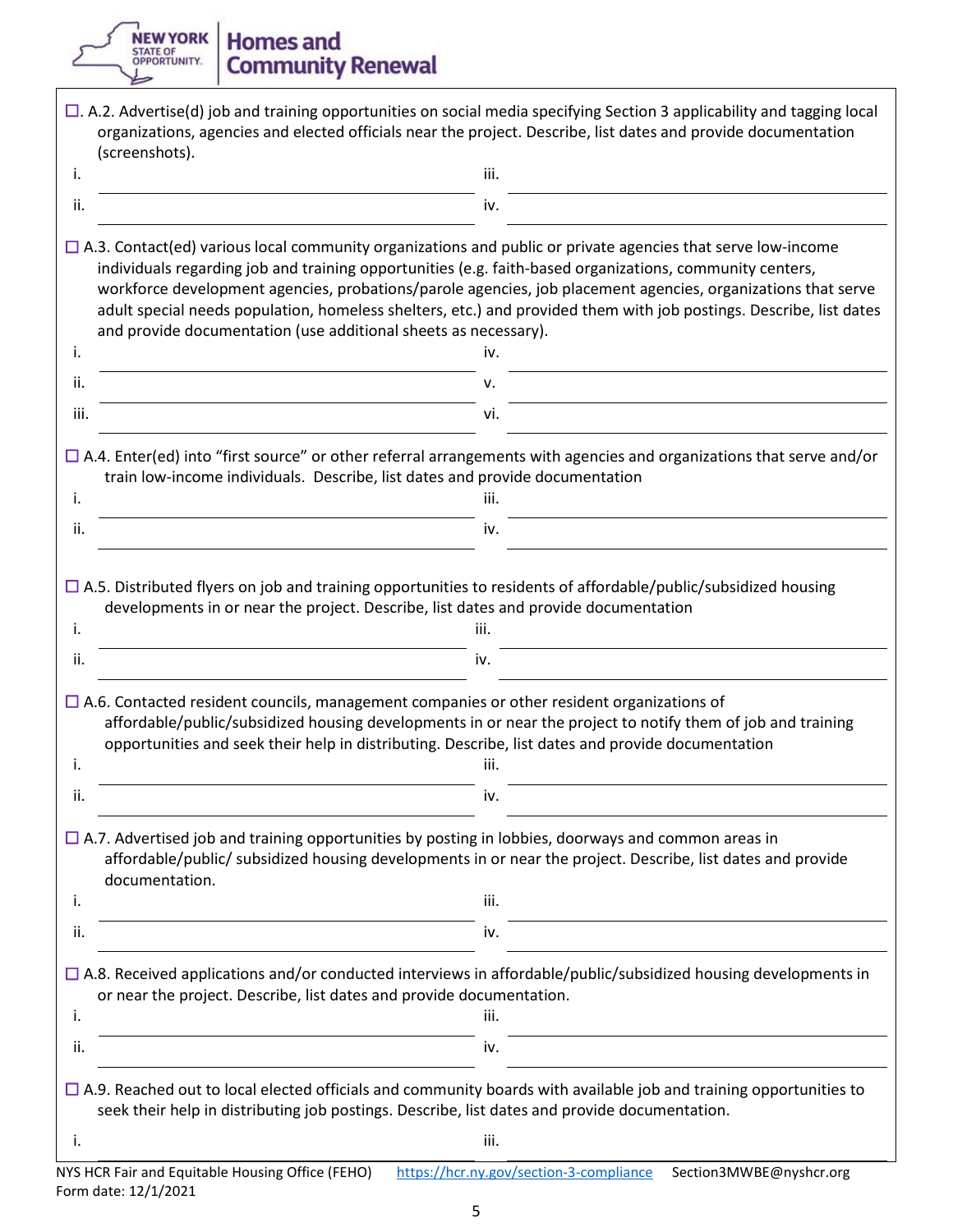NEW YORK

**Homes and<br>Community Renewal** 

| ii.                                                                                                                                                                                                                   | iv.                                                                                                                                                                                                                                                                                                                         |  |  |
|-----------------------------------------------------------------------------------------------------------------------------------------------------------------------------------------------------------------------|-----------------------------------------------------------------------------------------------------------------------------------------------------------------------------------------------------------------------------------------------------------------------------------------------------------------------------|--|--|
| $\Box$ A.10. Created an account on HUD's FHEO Section 3 Opportunity Portal at:<br>https://hudapps.hud.gov/OpportunityPortal and posted hiring opportunities. List positions posted, dates and<br>submit screen shots. |                                                                                                                                                                                                                                                                                                                             |  |  |
| 1.                                                                                                                                                                                                                    | 3.                                                                                                                                                                                                                                                                                                                          |  |  |
| 2.                                                                                                                                                                                                                    | 4.                                                                                                                                                                                                                                                                                                                          |  |  |
|                                                                                                                                                                                                                       | Quick Guide is available here: https://www.hud.gov/sites/dfiles/FPM/documents/SPEARS-Opportunity-Portal-Quick-<br>Guide-Business.pdf                                                                                                                                                                                        |  |  |
|                                                                                                                                                                                                                       | $\Box$ B. Provided direct on-the-job training or apprenticeship opportunities to low-income individuals/workers. Describe,<br>list dates and provide documentation.                                                                                                                                                         |  |  |
| 1.                                                                                                                                                                                                                    | 3.                                                                                                                                                                                                                                                                                                                          |  |  |
| 2.                                                                                                                                                                                                                    | 4.                                                                                                                                                                                                                                                                                                                          |  |  |
| 1.                                                                                                                                                                                                                    | $\Box$ C. Provided indirect training such as arranging for, contracting for or paying tuition for offsite training for low-<br>income workers. Describe, list dates and provide documentation.<br>3.                                                                                                                        |  |  |
| 2.                                                                                                                                                                                                                    | 4.                                                                                                                                                                                                                                                                                                                          |  |  |
|                                                                                                                                                                                                                       | $\square$ <b>D.</b> Provided technical assistance to help Section 3 Workers compete for jobs (e.g. resume assistance, coaching).<br>Describe, list dates and provide documentation.                                                                                                                                         |  |  |
| 1.                                                                                                                                                                                                                    | 3.                                                                                                                                                                                                                                                                                                                          |  |  |
| 2.                                                                                                                                                                                                                    | 4.                                                                                                                                                                                                                                                                                                                          |  |  |
| 1.                                                                                                                                                                                                                    | $\Box$ E. Provided or connected potential Section 3 workers with assistance in seeking employment including: drafting<br>resumes, preparing for interviews, and finding job opportunities connecting public housing/Section 8 residents<br>to job placement services. Describe, list dates and provide documentation.<br>3. |  |  |
| 2.                                                                                                                                                                                                                    | 4.                                                                                                                                                                                                                                                                                                                          |  |  |
| 1.                                                                                                                                                                                                                    | $\Box$ F. Held or attended as an employer one or more job fairs. Describe, list dates and provide documentation.<br>3.                                                                                                                                                                                                      |  |  |
| 2.                                                                                                                                                                                                                    | 4.                                                                                                                                                                                                                                                                                                                          |  |  |
|                                                                                                                                                                                                                       | $\Box$ G. Provided or connected potential Section 3 Workers to supportive services that can provide direct services or<br>referrals. Describe, list dates and provide documentation.                                                                                                                                        |  |  |
| 1.                                                                                                                                                                                                                    | 3.                                                                                                                                                                                                                                                                                                                          |  |  |
| 2.                                                                                                                                                                                                                    | 4.                                                                                                                                                                                                                                                                                                                          |  |  |
|                                                                                                                                                                                                                       | $\Box$ H. Provided or connected potential Section 3 Workers to services supporting work readiness and retention<br>(e.g., work readiness health screenings, interview clothing, uniforms, test fees, transportation). Describe, list<br>dates and provide documentation.                                                    |  |  |
| 1.                                                                                                                                                                                                                    | 3.                                                                                                                                                                                                                                                                                                                          |  |  |
| 2.                                                                                                                                                                                                                    | 4.                                                                                                                                                                                                                                                                                                                          |  |  |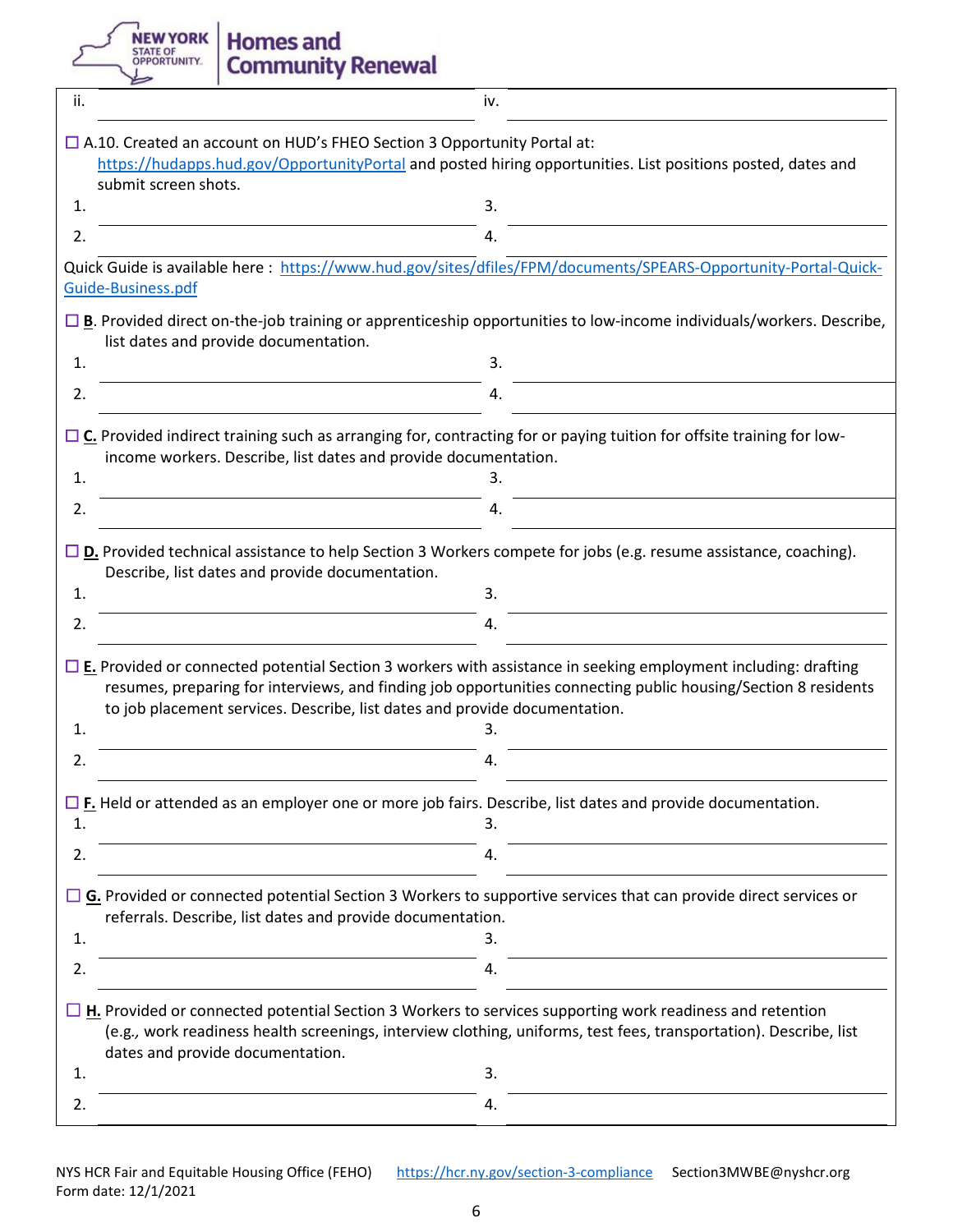**NEW YORK** STATE OF OPPORTUNITY.

### **Homes and Community Renewal**

|    | $\Box$ I. Assisted low-income workers in finding/paying for childcare. Describe and provide documentation.                                                        |  |
|----|-------------------------------------------------------------------------------------------------------------------------------------------------------------------|--|
| 1. | 3.                                                                                                                                                                |  |
| 2. | 4.                                                                                                                                                                |  |
|    | $\Box$ J. Provided assistance to apply for/or attend community college or a four-year educational institution. Describe, list<br>dates and provide documentation. |  |
| 1. | 3.                                                                                                                                                                |  |
| 2. | 4.                                                                                                                                                                |  |
|    | $\Box$ K. Provided assistance to apply for/or attend vocational or technical training. Describe, list dates and provide<br>documentation.                         |  |
| 1. | 3.                                                                                                                                                                |  |
| 2. | 4.                                                                                                                                                                |  |
|    | $\Box$ L. Assisted Section 3 Workers to obtain financial literacy training and/or coaching. Describe, list dates and provide<br>documentation.                    |  |
| 1. | 3.                                                                                                                                                                |  |
| 2. | 4.                                                                                                                                                                |  |
|    | $\square$ M. Provided or connected potential Section 3 Workers with training on computer use or online technologies.                                              |  |
| 1. | 3.                                                                                                                                                                |  |
| 2. | 4.                                                                                                                                                                |  |
| 1. | $\Box$ N. Other Greatest Extent Feasible Efforts in hiring (describe, list dates and provide documentation):<br>3.                                                |  |
|    |                                                                                                                                                                   |  |
| 2. | 4.                                                                                                                                                                |  |

#### **Section 5: CONTRACTING EFFORTS**

Examples of Greatest Extent Feasible Efforts for contracting practices include, but are not limited to, the following (Check all that apply and include supporting documentation):

- **A.** Engaged in outreach efforts to identify and secure bids from Section 3 Businesses. Describe, list dates and provide documentation. These efforts can include, but are not limited to the following:
- $\Box$  A.1. Advertised contracting opportunities specifying a Section 3 preference via trade association papers & websites, social media, newspaper, mailings, and/or posting notices that provide general information about the work to be contracted and where to obtain additional information. Describe, list dates and provide documentation.

ii. iv.

i. In the contract of the contract of the contract of the contract of the contract of the contract of the contract of the contract of the contract of the contract of the contract of the contract of the contract of the cont

- $\Box$  A.2. Establish(ed) relationships with the United States Small Business Administration (SBA), Community Development Corporations, and other sources as necessary to assist with educating and mentoring residents with a desire to start their own businesses (include documentation). Describe, list dates and provide documentation.
-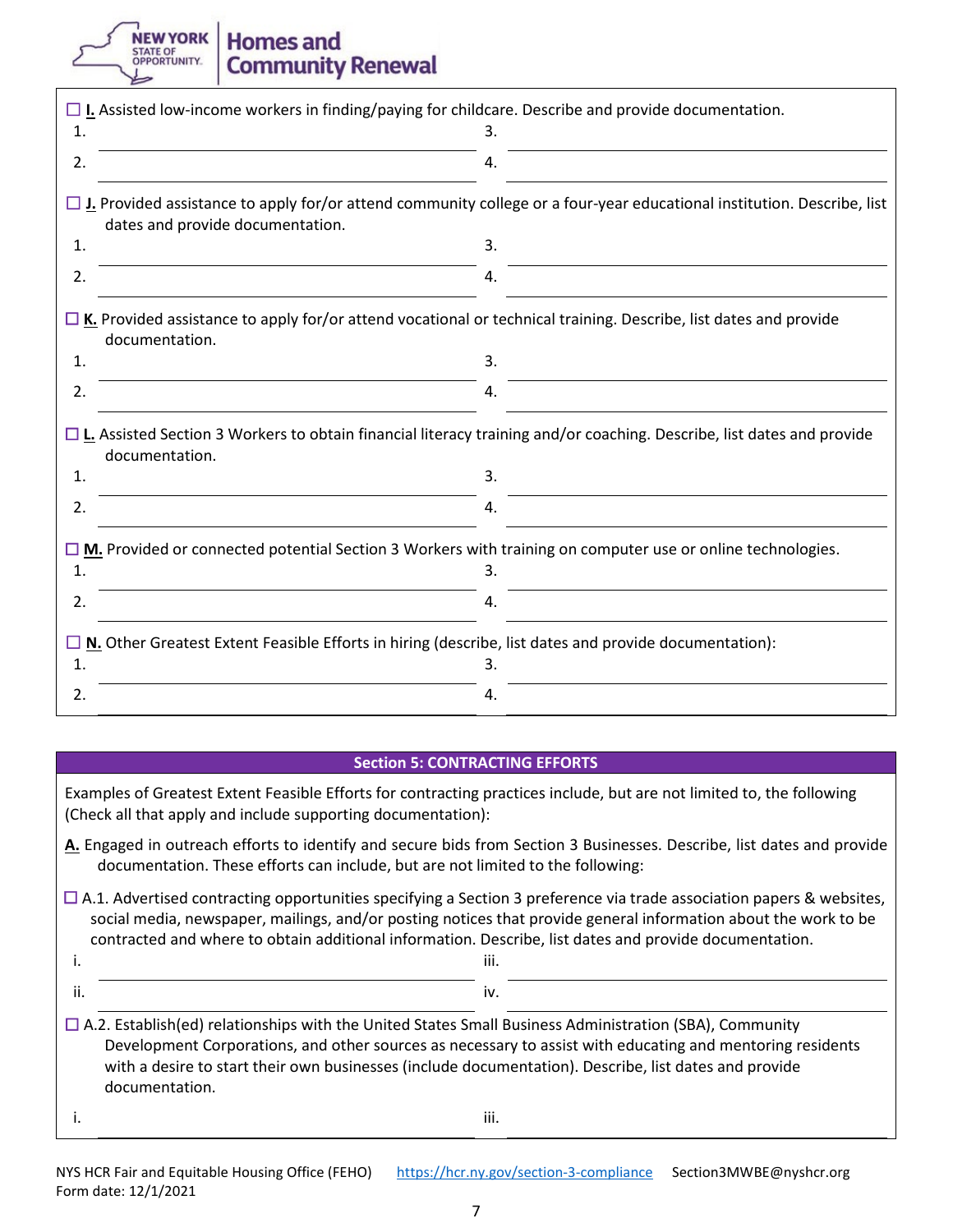NEW YORK

# **Homes and<br>Community Renewal**

| ii. | iv.                                                                                                                                                                                                                                                                                                                                                                                                                                                                                                 |
|-----|-----------------------------------------------------------------------------------------------------------------------------------------------------------------------------------------------------------------------------------------------------------------------------------------------------------------------------------------------------------------------------------------------------------------------------------------------------------------------------------------------------|
|     | $\Box$ A.3. Contacted local trade associations, unions, public housing authorities or Chambers of Commerce near project<br>in an effort to identify Section 3 Businesses, and had these organizations inform their residents/members of<br>contracting opportunities. Describe, list dates and provide documentation.                                                                                                                                                                               |
| i.  | iii.                                                                                                                                                                                                                                                                                                                                                                                                                                                                                                |
| ii. | iv.                                                                                                                                                                                                                                                                                                                                                                                                                                                                                                 |
|     | $\Box$ B. Provided technical assistance to help Section 3 Businesses understand and bid on contracts. Describe, list dates<br>and provide documentation.                                                                                                                                                                                                                                                                                                                                            |
| 1.  | 3.                                                                                                                                                                                                                                                                                                                                                                                                                                                                                                  |
| 2.  | 4.                                                                                                                                                                                                                                                                                                                                                                                                                                                                                                  |
|     | $\Box$ C. Divided contracts into smaller jobs to facilitate participation by Section 3 Businesses. Describe, list dates and<br>provide documentation.                                                                                                                                                                                                                                                                                                                                               |
| 1.  | 3.                                                                                                                                                                                                                                                                                                                                                                                                                                                                                                  |
| 2.  | 4.                                                                                                                                                                                                                                                                                                                                                                                                                                                                                                  |
| 1.  | $\Box$ D. Provided bonding assistance, guaranties, training and technical assistance on contracting procedures or other<br>efforts to support viable bids from Section 3 Businesses. Describe, list dates and provide documentation.<br>3.                                                                                                                                                                                                                                                          |
| 2.  | 4.                                                                                                                                                                                                                                                                                                                                                                                                                                                                                                  |
| 1.  | E. Promoted use of and/or utilized business registries designed to create opportunities for disadvantaged and small<br>businesses. These efforts can include, but are not limited to, the following:<br>$\Box$ E.1. Searched HUD's Section 3 Business Registry at<br>https://hudapps.hud.gov/OpportunityPortal/searchBusiness.action to locate Section 3 Businesses in regions<br>throughout New York State. Describe, list dates and provide documentation.<br>3.                                  |
|     |                                                                                                                                                                                                                                                                                                                                                                                                                                                                                                     |
| 2.  | 4.                                                                                                                                                                                                                                                                                                                                                                                                                                                                                                  |
|     | $\Box$ E.2. Created an account on HUD's FHEO Section 3 Opportunity Portal at:<br>https://hudapps.hud.gov/OpportunityPortal and posted contracting opportunities. List contracts posted, dates<br>and submit screen shots.                                                                                                                                                                                                                                                                           |
| 1.  | 3.                                                                                                                                                                                                                                                                                                                                                                                                                                                                                                  |
| 2.  | 4.                                                                                                                                                                                                                                                                                                                                                                                                                                                                                                  |
|     | Quick Guide is available here: https://www.hud.gov/sites/dfiles/FPM/documents/SPEARS-Opportunity-Portal-Quick-<br>Guide-Business.pdf                                                                                                                                                                                                                                                                                                                                                                |
|     | $\Box$ E.3. Reviewed lists of certified Minority and Women-Owned Business Entities (MWBEs) and Service-Disabled<br>Veteran-Owned Business Enterprises (SDVOBs) and contacted businesses that may qualify as Section 3 Business<br>Concerns with opportunities. A list of MWBE firms on HCR projects is available here: https://hcr.ny.gov/certified-<br>mwbes-hcr-projects. The NY SDVOB Directory here: https://online.ogs.ny.gov/SDVOB/search. Describe, list dates<br>and provide documentation. |
| 1.  | 3.                                                                                                                                                                                                                                                                                                                                                                                                                                                                                                  |
| 2.  | 4.                                                                                                                                                                                                                                                                                                                                                                                                                                                                                                  |